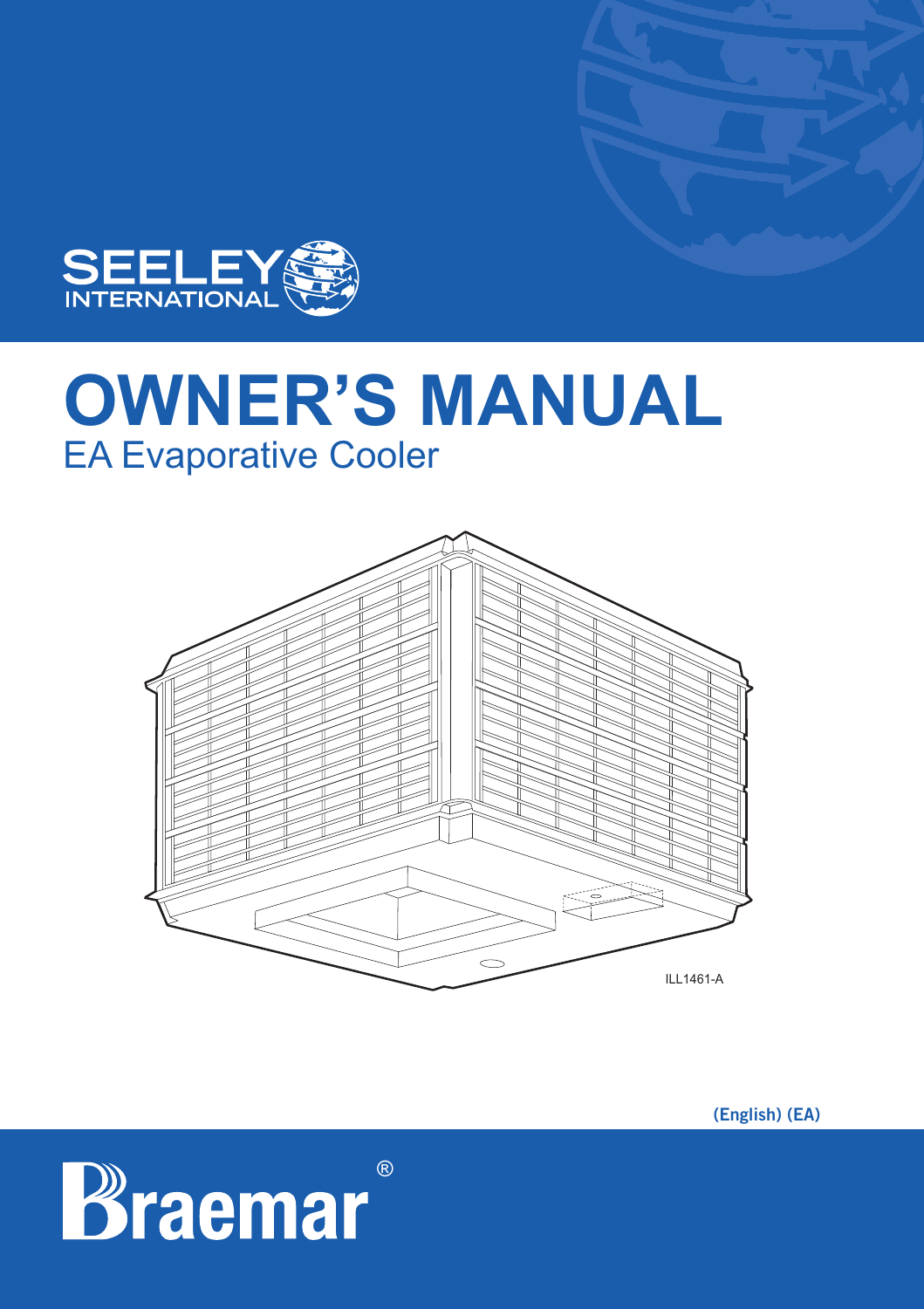- *Introduction*
- *Wall Control Functions*
- *Maintenance*
- *Troubleshooting*
- *Installation Checklist*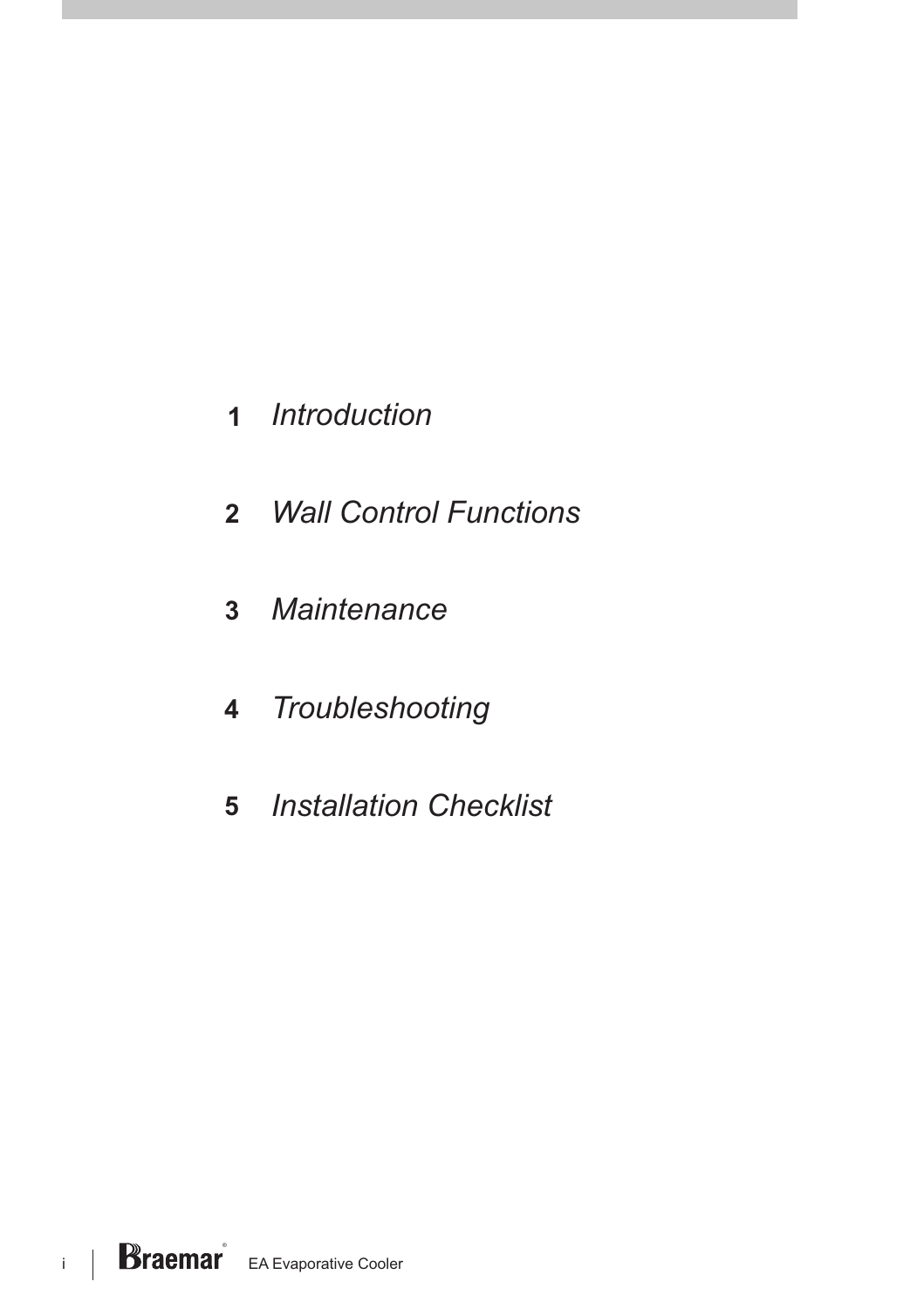## **INTRODUCTION**

Congratulations on choosing a new Braemar cooler for your home.

Your cooler is built from the highest quality materials and engineered to provide many years of economical, trouble free cooling.

Please take a few minutes to read these instructions so you have a full understanding of how to operate your cooler. Your installer should demonstrate the features and procedures set out in these instructions. The installer should also provide you with a Model and Serial number, which can be filled out on the last page.

#### **Keep these instructions in a safe place for future reference.**

This appliance is not intended for use by persons (including children) with reduced physical, sensory or mental capabilities, or lack of experience and knowledge, unless they have been given supervision or instruction concerning use of the appliance by a person responsible for their safety.

Children should be supervised to ensure that they do not play with the appliance.

#### **EFFECTIVE COOLING**

To provide efficient cooling or ventilation the building must have sufficient exhaust openings to outdoors in the form of doors, windows or other vents. To assist air circulation, open windows or doors that are furthest from the outlet vent in each room. In every room that has an outlet vent, provide an exhaust opening about 2 or 2.5 times the vent size of the room. Where the design of the building prevents adequate exhaust, consideration should be given to the provision of mechanical extraction such as an exhaust fan.

#### **Important Notes!**

In areas where temperatures can cause water supply pipes to freeze, a drain down facility should be provided during the installation. This drain down facility must be activated prior to freezing conditions, to avoid possible damage to the cooler components.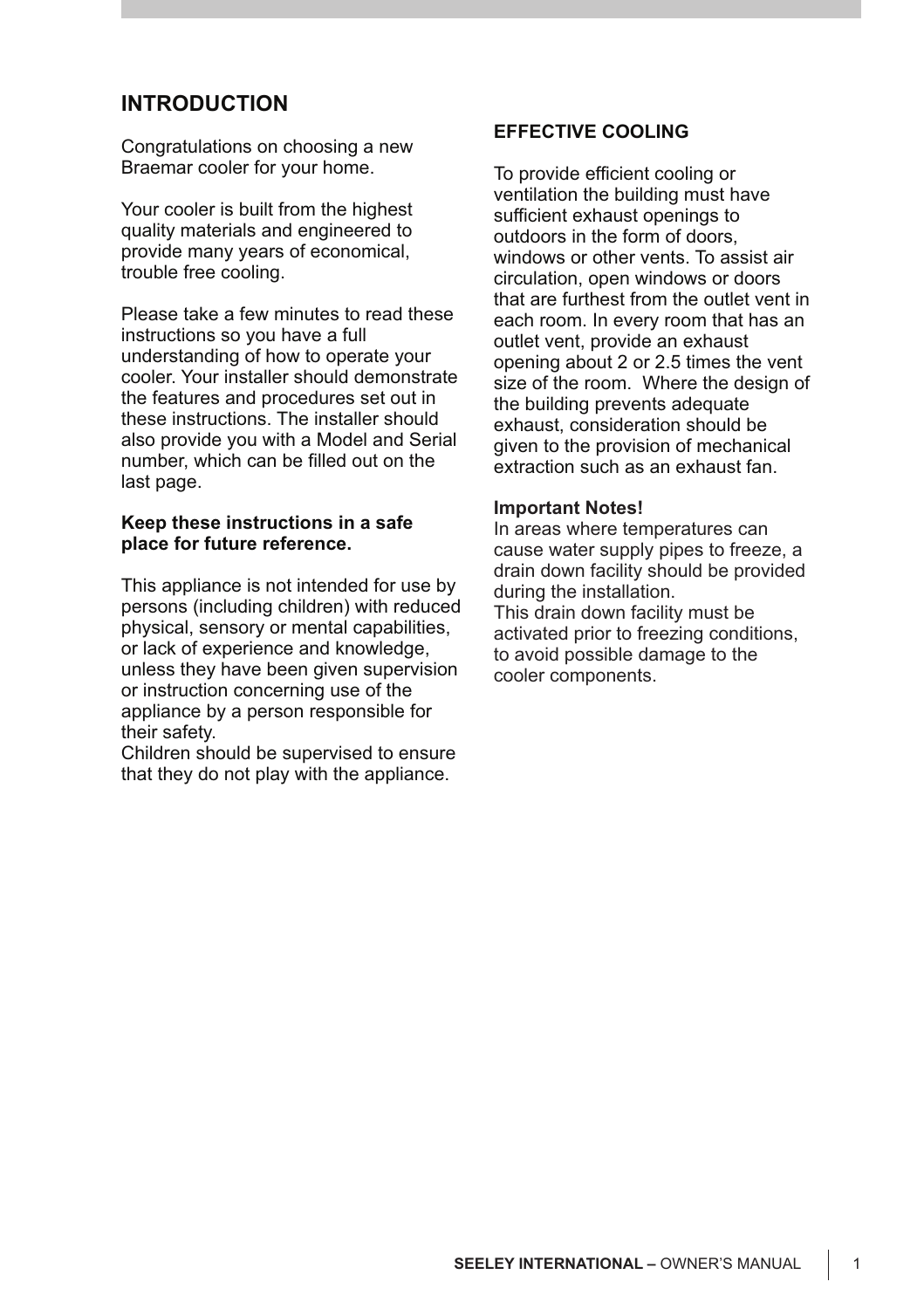# **Two Speed and Variable Speed Units.**

Your evaporative air conditioner has control switches to provide for the benefits of fresh air ventilation and cooling at high and low air flows. There are two types of control switches available: Two Speed (Fig. 1) and Variable Speed (Fig. 2).

Your control panel offers independent control for the fan and cooling functions.



### **To Start the Air Conditioner**

(1) Switch the COOLcontrol on.

(2) Turn on the AIR (fan) control and using the SPEED switch (HI/LO switch or Variable knob), select the fan speed you require.

When ventilation only is required (air flow with no cooling) turn the COOL switch off, and select the fan speed to provide the air flow you require.

### **To Stop theAir Conditioner**

Switch the COOL control off, then switch the AIR control off.

## **Using Your Air Cooler**

Evaporative air coolers provide very effective cooling by drawing outside air through filter pads saturated with water. This water washes the air and cools it by the process of evaporation. There are a number of operating techniques and circumstances of which you should be aware to get the best performance from your evaporative air cooler.

To provide effective cooling or ventilation, the air cooler must be operated with sufficient openings to exhaust the air. For example: windows, doors or ducts. The location of the opening(s) will determine the pattern of cool air flow. The following are the minimum opening sizes required in square metres:

| <b>UNIT</b> | AREA(m <sup>2</sup> ) |
|-------------|-----------------------|
| EA90        | 0.4                   |
| EA120       | 0.6                   |
| EA 150      | 0.8                   |

In light wind conditions more cooling can be obtained by opening additional windows and doors. In windy conditions close openings facing the wind.

Generally, openings opposite the supply vents are best. Some experimentation will soon show the arrangement most suited to your requirements. For a multiple outlet system, this is generally 1 (one) window opened 100 to 150 mm per outlet.

For a short time, when operating with new filter pads, you may detect an odour like "wet timber". This is the filter material becoming conditioned to use. In many areas the water supply is quite hard. When this water is evaporated through the filter pads, the hardness is deposited as a scale on the pad. To reduce this scale build-up and to retain efficient filter pads a small amount of water is bled from the system.

The continuous drain of small amounts of water ensures that fresh water is added to dilute any build-up of scale or salts. The bleed rate for your air conditioner will depend on local operating conditions and will be adjusted during installation.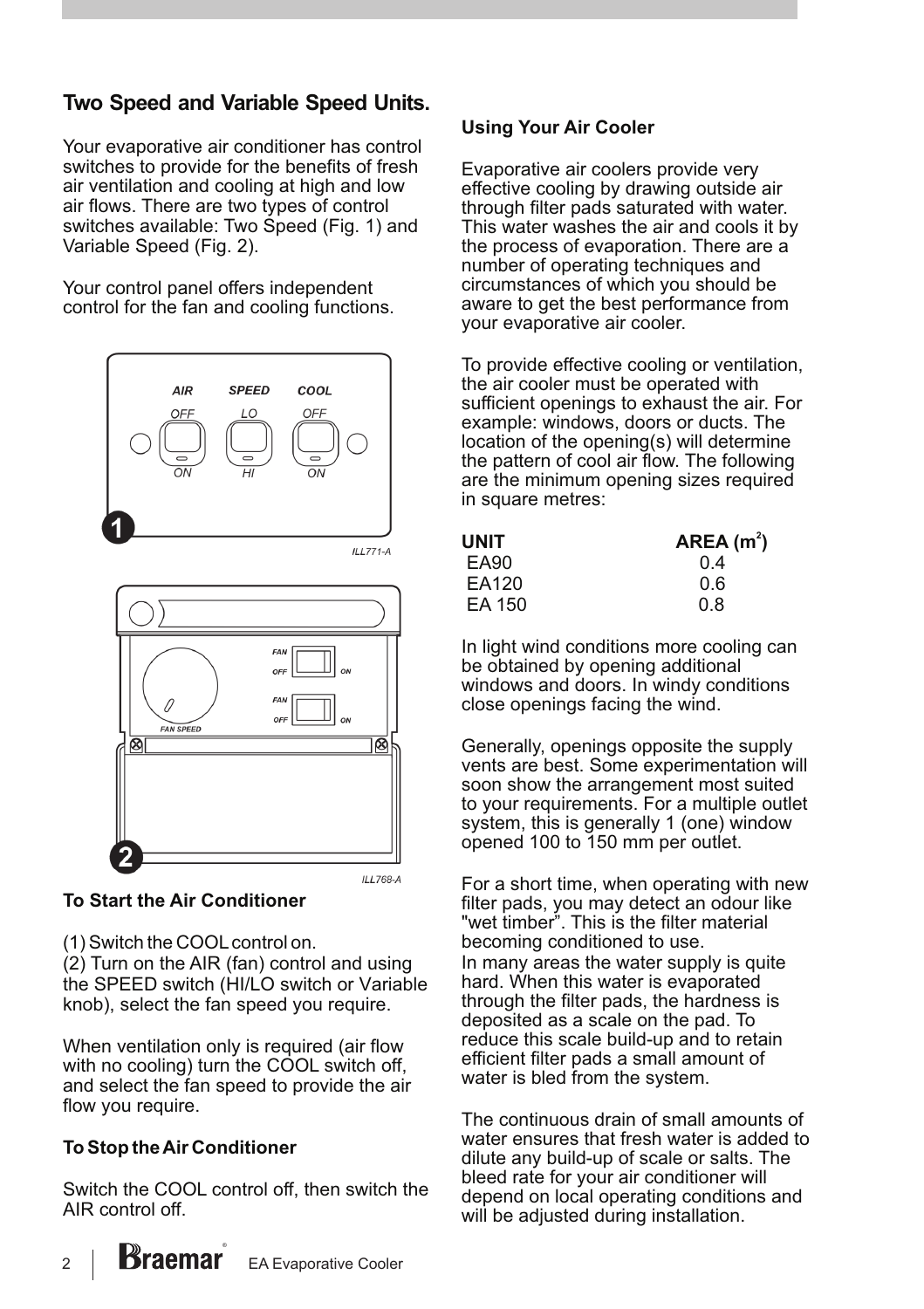## **Maintenance**

To ensure that your air cooler continues to provide reliable service for many years, it requires some routine maintenance. There are two forms of maintenance:

(1) pre and post season maintenance, and (2) preventative maintenance.

#### **Pre-season Maintenance**

. Turn off the water supply.

Turn off the power supply. !

. Remove the filter pad frames. Insert a screwdriver into the slots at the bottom of the pad frames and lever upwards. Pull the bottom of the pad frames away from the unit, then lower the frames out of the cabinet (Fig. 3).

Turn off the isolating switch. !

. Hose both sides of the filter pads CAREFULLY **(do not use excess water the pad material)**. Ensure that the wood wool pad material is evenly distributed, especially make sure that there is no gaps or holes at the TOP of PADS. **pressure as this may create "holes" in**

! Check and, if necessary, clean the water spreaders located inside the roof above the filter pads.

funnel. Do not replace this item until **next season. Do not lose the "O" ring seal.** ! Drain the water from the unit by removing the overflow or overflow bleed

! Check pulleys for wear and correct alignment.

! Check "V" belt for wear.

. Thoroughly clean and dry the bottom of the water tank.



! Replace filter pad frames. Ensure they are the correct way up.

. If water flow appears low, there may be a problem with foreign material clogging the pump or pump strainer. To correct, remove pump, dismantle base, clean and reassemble.

#### **Post-season Maintenance**

. Turn off the power supply to the cooler.

! Remove pad frames

. Turn off the isolating switch inside the cooler.

. Remove pad frames. Clean them by hosing them with clean water, but do not use excess pressure because you might create holes in the pad media.

. Remove and clean the special water "spreader" plates located under each edge of the top panel. Do not disconnect from water hose. When replacing them, check underneath to see that the spreaders are correctly located in the notches under the top panel.

• Drain all the water form the cooler by . Disconnect the water supply pipe from the removing the overflow or overflow bleed funnel. Do NOT put it back until next season. Do not lose the O-ring seal. tank. Make sure no water is left in the float valve.

- . Clean the bottom tank thoroughly.
- . Replace pads frames.
- . Cover the cooler for winter if desired.

### **Preventative Maintenance:**

All units can benefit from routine preventative maintenance. This may be required more frequently if you are operating under harsh conditions. To perform Preventative Maintenance, follow the instructions for 'Pre-Season Maintenance' at regular intervals.

## **Check Your Local Regulations:**

In some areas and for some commercial installations local regulations have specific requirements for the maintenance of evaporative air conditioning systems. Generally these involve regular cleaning and maintenance at (3) monthly intervals or more frequently if necessary.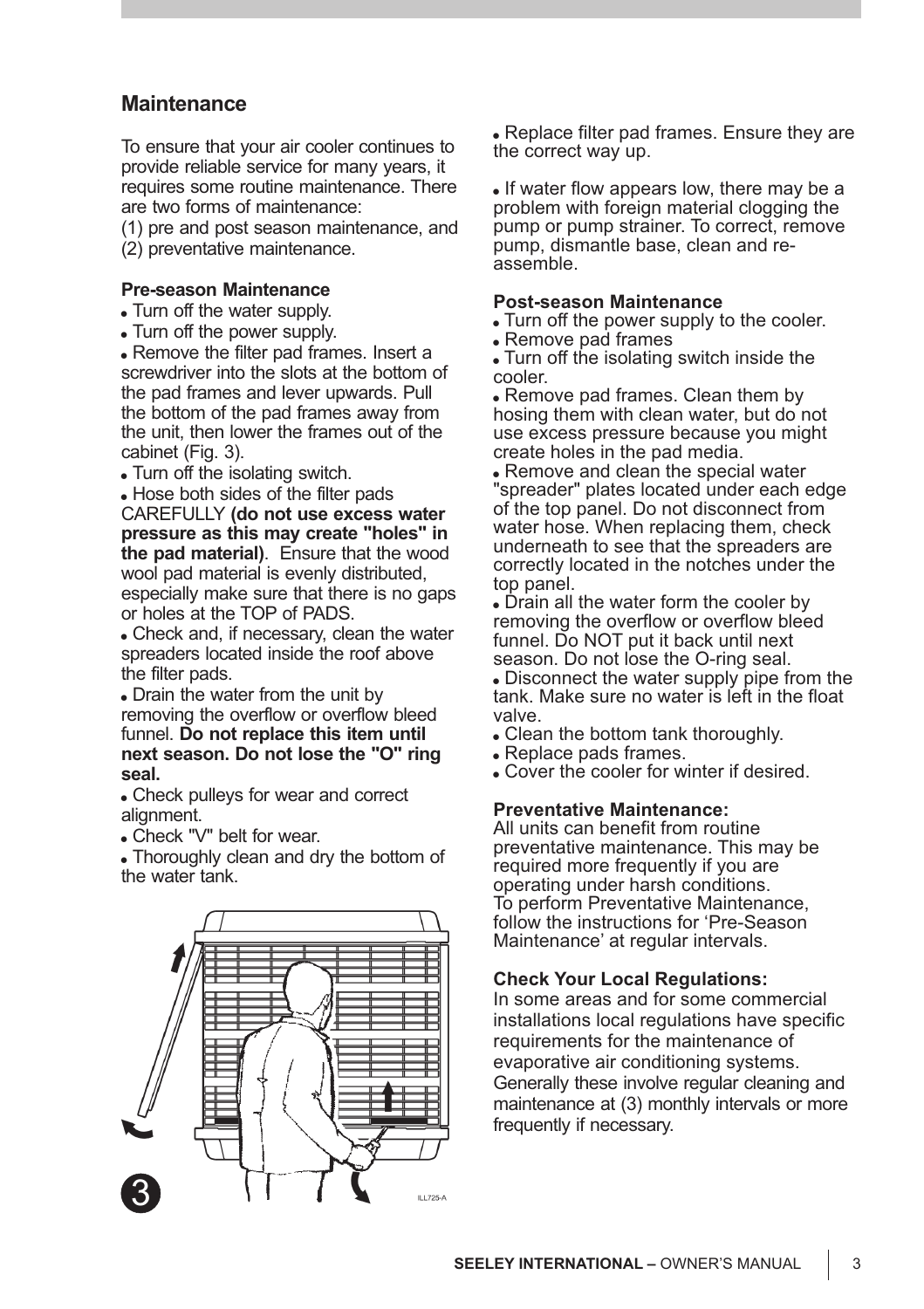# **TROUBLESHOOTING GUIDE**

*It will not take long for you to get to know the features of your air conditioner, but in case you encounter difficulties here are a few hints to help keep you cool:*

| <b>PROBLEM</b>                          | <b>POSSIBLE CAUSE</b>                                                                      | <b>SUGGESTED REMEDY</b>                                                                                                                                                                                                                                                                                      |
|-----------------------------------------|--------------------------------------------------------------------------------------------|--------------------------------------------------------------------------------------------------------------------------------------------------------------------------------------------------------------------------------------------------------------------------------------------------------------|
| Inadequate<br>cooling.                  | Dry pads, or lack of water while<br>air conditioner operating.                             | Check that the tap is turned on. Check pump and pump<br>strainer. Check water distribution systems. Ensure<br>pump (COOL) is turned on.                                                                                                                                                                      |
|                                         | Insufficient air discharge<br>openings to allow air to exhaust<br>from areas being cooled. | Adjust door / window opening.                                                                                                                                                                                                                                                                                |
|                                         | Pads shrunk away from the top<br>corners (woodwool pads only).                             | Tease the woodwool out evenly or replace pads.                                                                                                                                                                                                                                                               |
|                                         | Air restriction in ductwork.                                                               | Call Dealer to investigate and rectify.                                                                                                                                                                                                                                                                      |
| No air flow.                            | Clogged or Dirty Filter pads.                                                              | Clean or replace pads.                                                                                                                                                                                                                                                                                       |
|                                         | Circuit breaker tripped or unit<br>fuse blown.                                             | Replace the fuse specific to that unit. (See Braemar<br>Installation Manual).                                                                                                                                                                                                                                |
|                                         | Broken fan belt                                                                            | Replace belt.                                                                                                                                                                                                                                                                                                |
|                                         | Electrical fault.                                                                          | Call Service (see Page 5).                                                                                                                                                                                                                                                                                   |
| Air flow, but not<br>pads.<br>cool.     | Insufficient water reaching filter                                                         | Ensure water supply to unit is turned on.<br>Clean pump filter.                                                                                                                                                                                                                                              |
|                                         |                                                                                            | Call Service to repair.                                                                                                                                                                                                                                                                                      |
| <b>Fan stops and</b><br>then restarts.  | Pump failure.<br>Motor overload.                                                           | The fan motor is fitted with an automatic thermal<br>overload protector which will be reset when the motor<br>cools down. If the motor stops and starts continuously,<br>it should be investigated for a fault by a qualified<br>Technician.                                                                 |
| <b>Continuous</b><br>overflow of water. | Float valve adjustment.<br>Incorrect bleed rate.                                           | Adjust float valve.<br>Adjust bleed rate. Included on each bleed tray are<br>plastic plugs with matching holes. With all plugs<br>inserted, bleed rate is maximum. If you decide that the<br>amount of bleed is too much, remove the plug/s from<br>the bleed tray one at a time until the desired amount is |

achieved.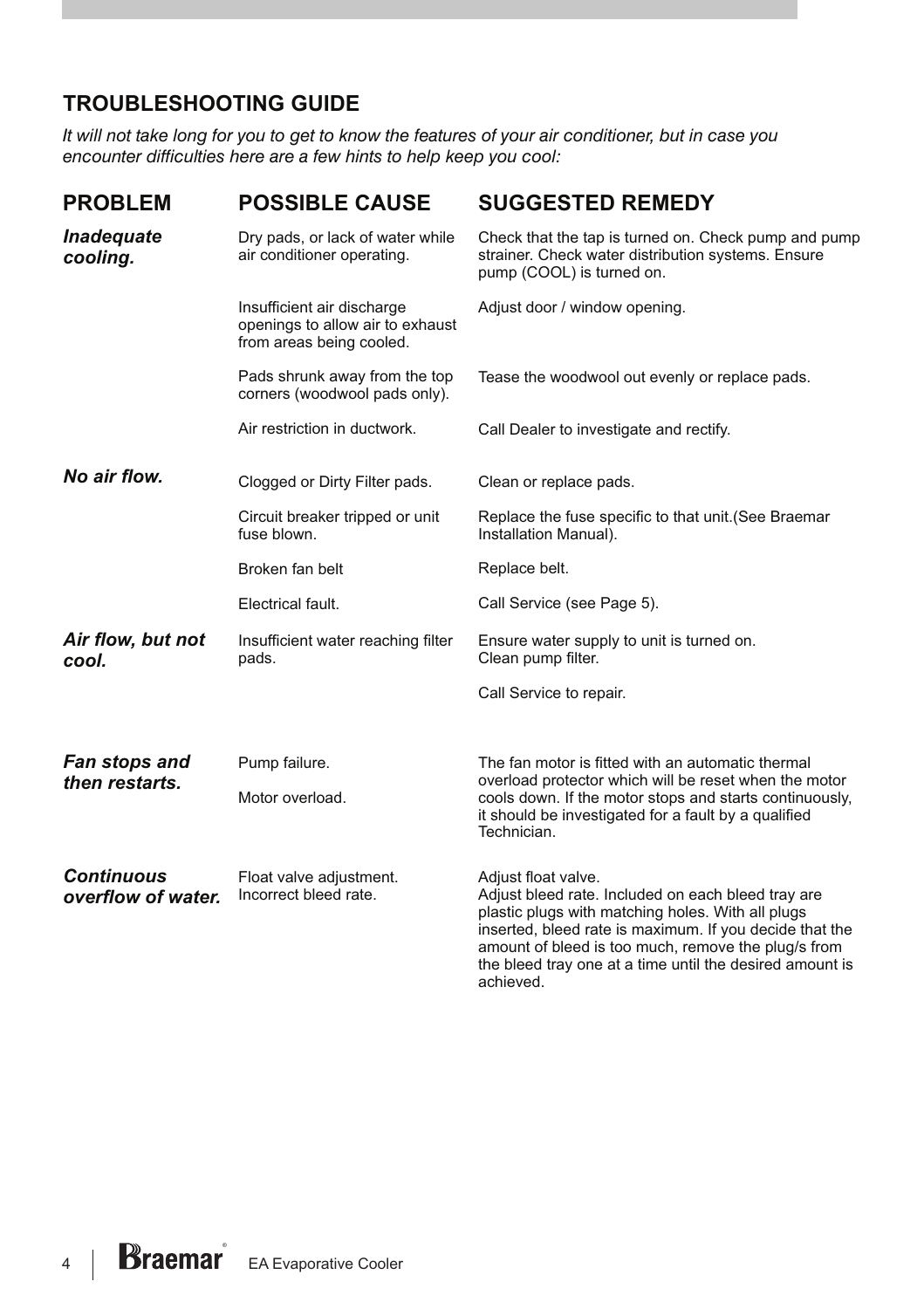# *CHECKLIST*

| • Unit level and secure.                                                                      | Owners Name:                                                                                                                                                                                    |
|-----------------------------------------------------------------------------------------------|-------------------------------------------------------------------------------------------------------------------------------------------------------------------------------------------------|
| • All roof or other penetrations<br>properly sealed.                                          | Telephone:____________                                                                                                                                                                          |
| • Ductwork completed and air<br>distribution checked and outlets<br>correctly set.            | Address:__________                                                                                                                                                                              |
| • Mains wiring complete.                                                                      |                                                                                                                                                                                                 |
| • Control switch correctly<br>installed.                                                      | Dealer: <b>Dealer</b><br><i>Installer:</i> with a set of the set of the set of the set of the set of the set of the set of the set of the set o                                                 |
| • Belt tension and alignment<br>correctly adjusted.                                           | Date Installed: National Contract Control                                                                                                                                                       |
| • Fan runs in correct direction at<br>all speeds (clockwise when<br>viewed from pulley side). | Model No.:______________                                                                                                                                                                        |
|                                                                                               | Serial No.: <b>Serial</b>                                                                                                                                                                       |
| • Motor power (tong) tested.                                                                  | If you have followed the instructions and still have                                                                                                                                            |
| • Power input to motor recorded<br>High<br>amps.                                              | problems, the Braemar service network is only a phone<br>call away. They can help with any aspect of operation<br>you may not be sure of, or arrange for a service person<br>to fix any faults. |
| Low<br>amps.                                                                                  | However, please bear in mind that if a service call                                                                                                                                             |
| • Motor pulley adjusted and tight<br>on Shaft.                                                | reveals no fault with the Braemar unit, you may be<br>charged for the call, even during the warranty period. In<br>the first instance we recommend you contact the retailer                     |
| • Water bleed/drain/overflow<br>fitting correctly installed.                                  | from whom you purchased the unit. They will be familiar<br>with your installation and will be anxious to rectify any<br>difficulties.                                                           |
| • Water level and float adjustment<br>checked.                                                | <b>FREECALL</b>                                                                                                                                                                                 |
| • Filter material (wood wool)<br>evenly packed in all pad frames.                             | 1300 650 644<br>For all your Braemar warranty and<br>service needs. Or contact your                                                                                                             |
| • Pump runs and water evenly<br>distributed to all filter pads.                               | local Braemar dealer direct                                                                                                                                                                     |
| • Bleed rate adjusted to<br>It/min.                                                           |                                                                                                                                                                                                 |
| • All control functions checked.                                                              |                                                                                                                                                                                                 |
| • Owner instructed in correct<br>operating procedure.                                         |                                                                                                                                                                                                 |